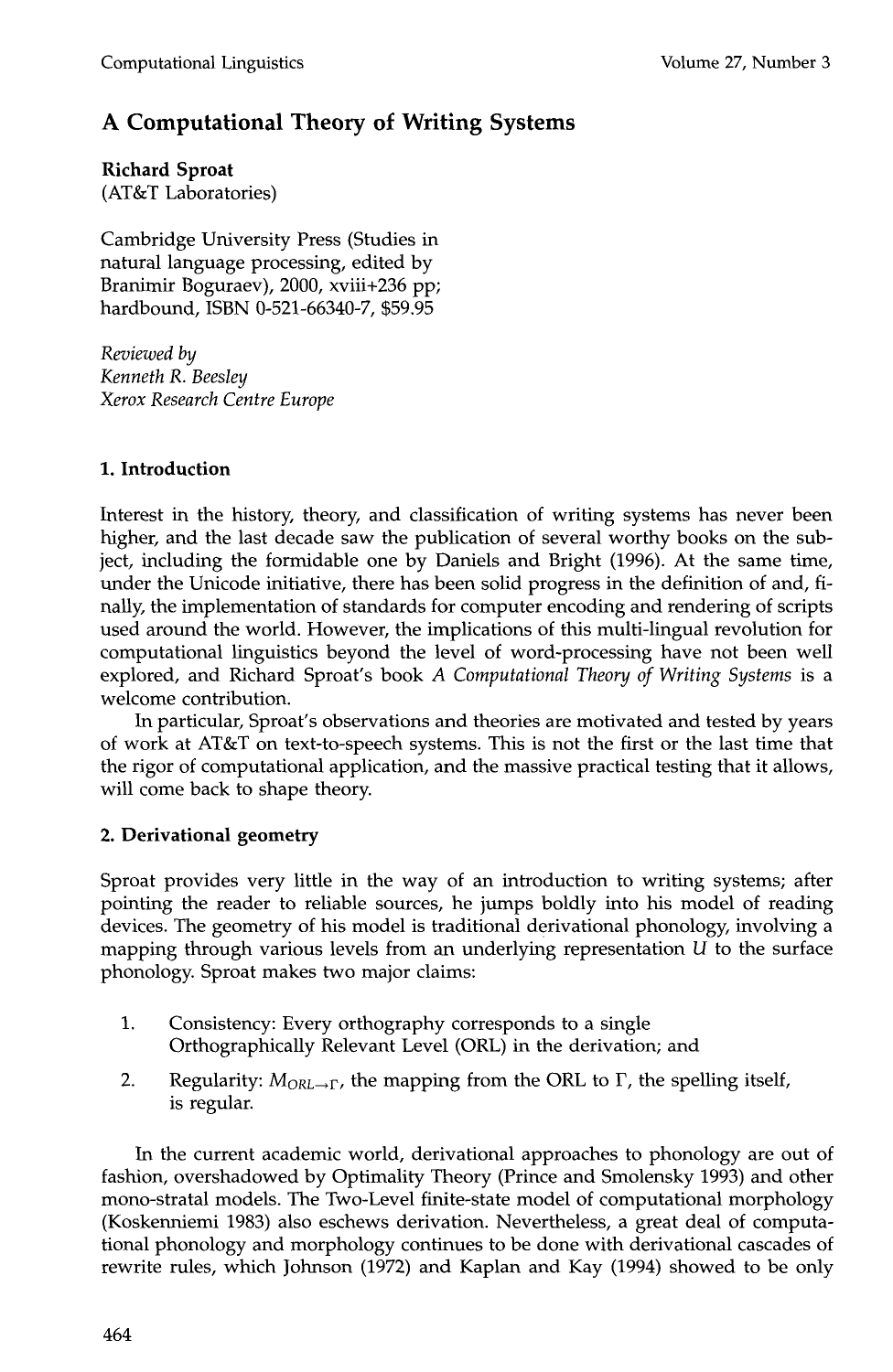finite-state in power. Computational linguists from this tradition have challenged OT (Karttunen 1998; Gerdemann and van Noord 2000), assuming that as long as linguists stay within finite-state power, they can construct their grammars flatly or derivationally as they find most convenient and perspicuous.

The interesting contribution of Sproat to this ongoing debate is his argument that the derivation has explanatory power, modeling "orthographical depth." In this model, English orthography reflects a fairly deep ORL, Russian a shallower one, Belarusian a level slightly shallower than Russian, Spanish quite shallow, and so on.

Sproat's claim that his derivations are regular is testable and potentially disprovable; he is forthright in discussing challenges and apparent counterexamples. The second claim, that an orthography always represents a consistent level of representation, and not sometimes one level and sometimes another, is a stronger claim, especially given the messy history of borrowing and adapting scripts. Scripts, as Sproat himself points out, are contingent "artifacts" or technologies, not something inherently human like phonology. He argues credibly, however, that a viable everyday writing system must bear a "sensible relationship" to the language it represents, that we can expect a natural pressure in the direction of consistency.

#### **3. Derivational breakdown**

Sproat's  $M_{ORL\rightarrow\Gamma}$  rules are divided into two main subgroups:  $M_{Encode}$ , which are (morpho)phonological mappings, and *Mspell,* which are "autonomous spelling rules" or rules reflecting the conventions of the orthography itself. As the rules are regular, they can simply be composed together, and the result can be encoded as a finite-state transducer and applied bidirectionally.

$$
M_{ORL \to \Gamma} = M_{Encode} \circ M_{Spell}
$$

This distinction is easy to defend. *Mspell* covers phenomena such as the conventions for representing phonologically long vowels in Dutch orthography, and parallel examples in other orthographies are easy to find.

Sproat then makes another, less-obvious, distinction, splitting up *Mspell,* so that *M<sub>Spell<sub>nam</sub>* is a mapping, encoded as a finite-state transducer, but *M<sub>Spellconstrain</sub>* is encoded</sub> as a regular-language filter. Again, the two subsystems are regular and are composed together.

$$
M_{\text{Spell}} = M_{\text{Spell}_{\text{man}}} \circ \text{Id}(M_{\text{Spell}_{\text{constraint}}})
$$

As composition is defined only for transducers, the composition must technically involve the identity relation on the filter as shown.

The examples of  $M_{Spell_{\text{const,min}}}$  involve alternate representations that appear in complementary distribution in the surface orthography. In Malagasy, the vowel /i/ is represented as either  $\langle i \rangle$  or  $\langle y \rangle$ , with  $\langle i \rangle$  occurring only in nonfinal position and  $\langle y \rangle$ occurring only at the end of words. If *MEncode* contains the rule

$$
i \rightarrow \langle i \rangle \mid \langle y \rangle
$$

that is, vowel /i/ is realized as either orthographical  $\langle i \rangle$  or as  $\langle y \rangle$ , then  $M_{Spell_{constant}}$ . would include the following regular filter to constrain the variants to appear only in appropriate contexts.

$$
\neg[(\Sigma^*\langle i\rangle\#)] (\Sigma^*\langle y\rangle \neg\#)]
$$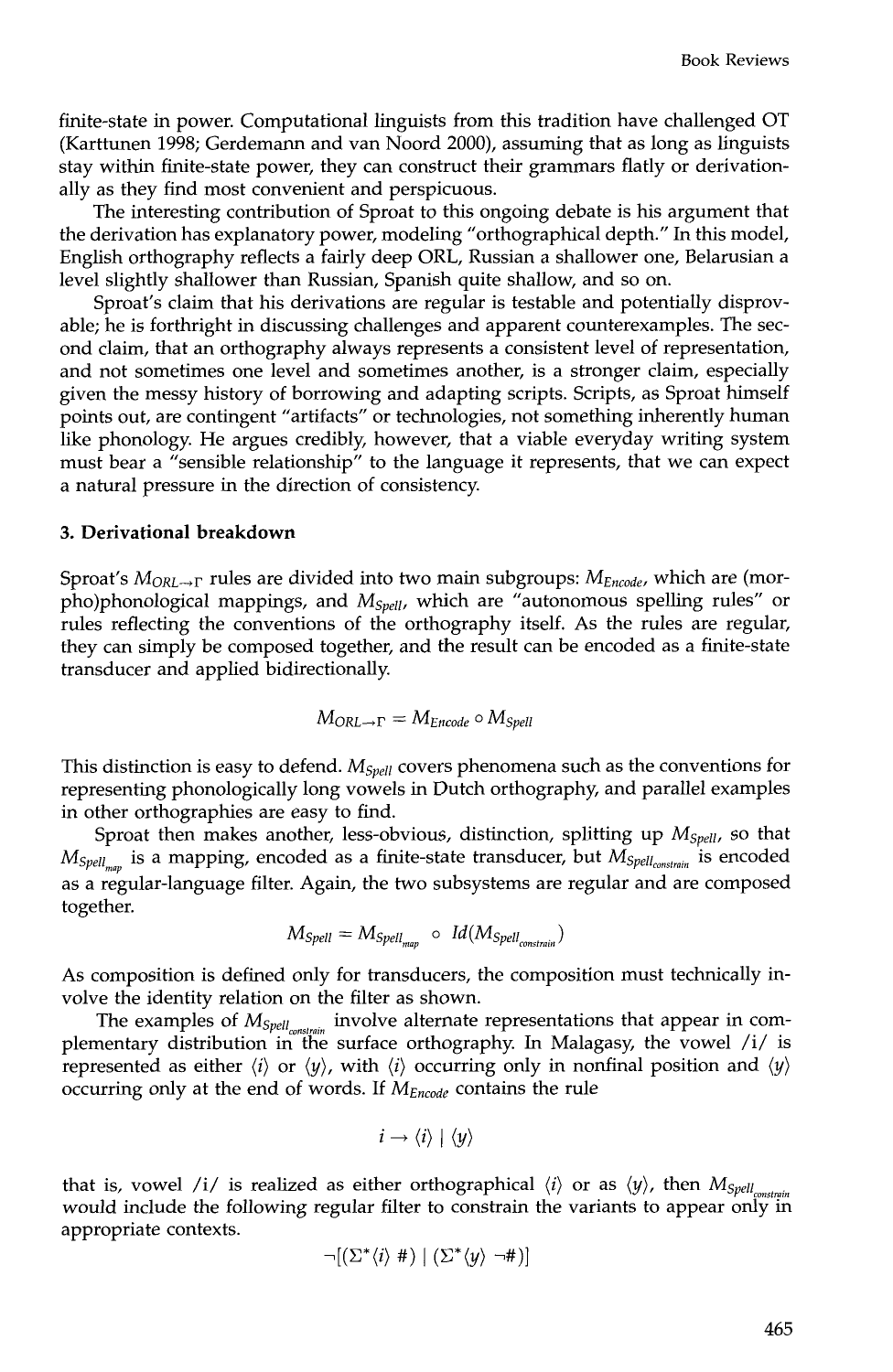Grammars that overgenerate and then filter in this way have an obvious OT flavor. However, while this approach would definitely seem to work, it is difficult to see how it differs substantially from the following two mapping rules.

$$
i \rightarrow \langle y \rangle / \angle # \circ i \rightarrow \langle i \rangle
$$

Here the phoneme /i/ is first mapped to  $\langle y \rangle$  at the end of words, and elsewhere, any leftover /i/ is simply mapped to  $\langle i \rangle$ . If orthographical  $\langle \psi \rangle$  and  $\langle i \rangle$  are excluded from the domain, then the following equivalence holds.

$$
\neg[\Sigma^*(\langle y \rangle | \langle i \rangle) \Sigma^*] \circ i \to \langle i \rangle | \langle y \rangle \circ \neg[(\Sigma^*(i) \#) | (\Sigma^*(y) \neg \#)]
$$
  
\n
$$
\equiv \neg[\Sigma^*(\langle y \rangle | \langle i \rangle) \Sigma^*] \circ i \to \langle y \rangle /_{-} \# \circ i \to \langle i \rangle
$$

The filter component  $M_{Spell_{constant}}$  is also invoked for handling the alternation of Greek nonfinal  $\sigma$  vs. final  $\varsigma$ , and for the contextual variant shapes of Arabic (what Unicode calls the character vs. glyph distinction). Again, it is difficult to see why these same phenomena could not be handled with mappings or transducers rather than filters, according to the taste and convenience of the linguist.

### **4. Planar regular language**

Sproat expands the normal notion of regular language, consisting of strings of linearly concatenated symbols, to planar regular languages, which allow a richer set of concatenation operations, including left concatenation  $(\rightarrow)$ , right concatenation  $(\leftarrow)$ , downwards concatenation ( $\downarrow$ ), upwards concatenation ( $\uparrow$ ), and surrounding concatenation  $(\bigcirc)$ . Illustrated on Chinese, this notation allows for the grouping of semantic radicals and (semi-reliable) phonetic elements into traditional Chinese morphograms. The same mechanism is applied, even more successfully, to Korean Hankul (Hangul), where letter units are arranged into syllable-sized glyphs, and to Devanagari and Pahawh Hmong. Planar regular expressions are therefore the mechanism proposed for notating the relative placement of glyphs in all "Small Linguistic Units," where variation from the macroscopic order of the script is possible.

## **5. Conclusion**

Any theory of writing systems takes on a huge task, ultimately beyond the ability of any single human being. Sproat's references are intimidatingly wide, and his examples and experiments include Chinese, Korean, English, Russian, Belarusian, Croatian, Mayan, Manx Gaelic, Egyptian Hieroglyphics, Syriac, Malagasy, and others. He applies his theory to classification, adaption of writing systems, spelling reform, and the psycholinguistics of reading. Yet he's repeatedly candid about the challenges to and limitations of his theory (e.g., calligraphy is beyond the pale), and he is to be commended for pointing out the areas needing further research and confirmation.

Individual readers will of course want to see the theory tested on their own favorite writing systems; I, for one, wanted to see how the model might apply to Arabic orthography, and how the model might shed light on the debates about rival proposed orthographies in the field, for example, for Bantu languages. Critics will want to test the claims of Regularity on reduplicating languages, and the claims of Consistency against the amount of ad hoc "lexical marking" needed to support it. But Sproat has laid out a testable theory, and in the best scientific spirit he has even provided listings of lexicons and derivation rules for English, contrasting a deep ORL solution a la